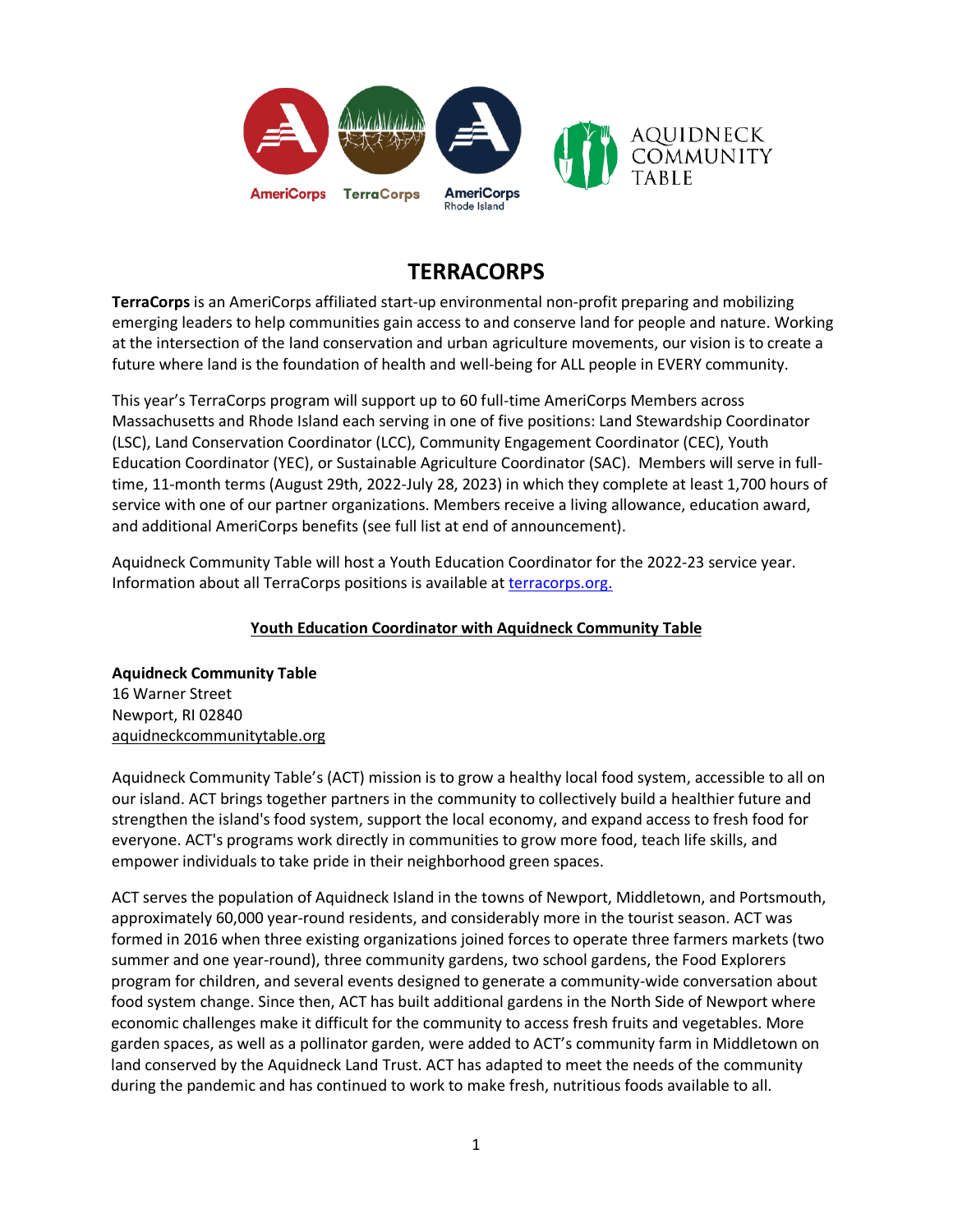**Youth Education Coordinators (YEC)** build the long-term capacity of their Service Site by engaging youth in service learning, experiential education, and inquiry-based science and nature learning projects. They collaborate with schools, libraries, and youth groups on projects that connect young people to the natural world, improve science literacy, and encourage healthy lifestyles. By serving with youth in an outdoor learning environment, they reinforce the connection between people, nature, and community and foster an inclusive land stewardship ethic in future generations.

TerraCorps Members engage with their supervisors to develop and carry out three or more capacity building projects over the course of the service year. Some of these projects will involve recruiting, training, and/or managing community volunteers. Aquidneck Community Table has proposed the following potential project(s) for their Youth Education Coordinator:

- 1) ACT's Youth Education Coordinator may support the Pell Elementary School Garden Program through planning, preparing, and teaching students in grades K through 4 in their school garden. Leading hands-on, outdoor lessons, the YEC helps students draw connections to their science curriculum, health, and nutrition. Building on ACT's existing garden curriculum, the Member would collaborate with a team of garden educators to lead spring and fall garden classes. The YEC may also support fall and spring after-school programming with Portsmouth Middle School at the AgInnovation Farm. The YEC facilitates hands-on learning opportunities for students to participate in growing food while being active outdoors in fresh air.
- 2) ACT's Youth Education Coordinator may lead volunteers in farm-based projects at Island Community Farm or learning opportunities in ACT's pollinator garden and food forest. The YEC may support community gardeners and community groups as they learn the lifelong skill of growing food.
- 3) ACT's Youth Education Coordinator may participate in the program planning of ACT's Root Riders Youth Employment program for high school students. The Root Riders Program engages local youth in the meaningful effort of growing food for their communities. Biking from garden to garden in Newport's North End neighborhood, the students tend to ACT's school and community gardens then sell their bountiful harvests at the nearby farmers market in Miantonomi Park. The YEC may assist with community outreach to recruit students and may colead the Root Riders Program during the month of July.

Development of these and other projects will occur during the first two months of service and consider the Member's interests and skills.

#### Required AmeriCorps Qualifications

- A US citizen, US national, or Lawful Permanent Resident Alien of the U.S.
- At least 18 years old
- A minimum of a high school diploma or GED
- No more than three previous terms as an AmeriCorps Member
- Pass a criminal history background check, for recurring access to vulnerable populations, including a search of the National Sex Offenders Public Website, a Rhode Island criminal record check, state of residence if different than Rhode Island, and a finger-print based FBI background check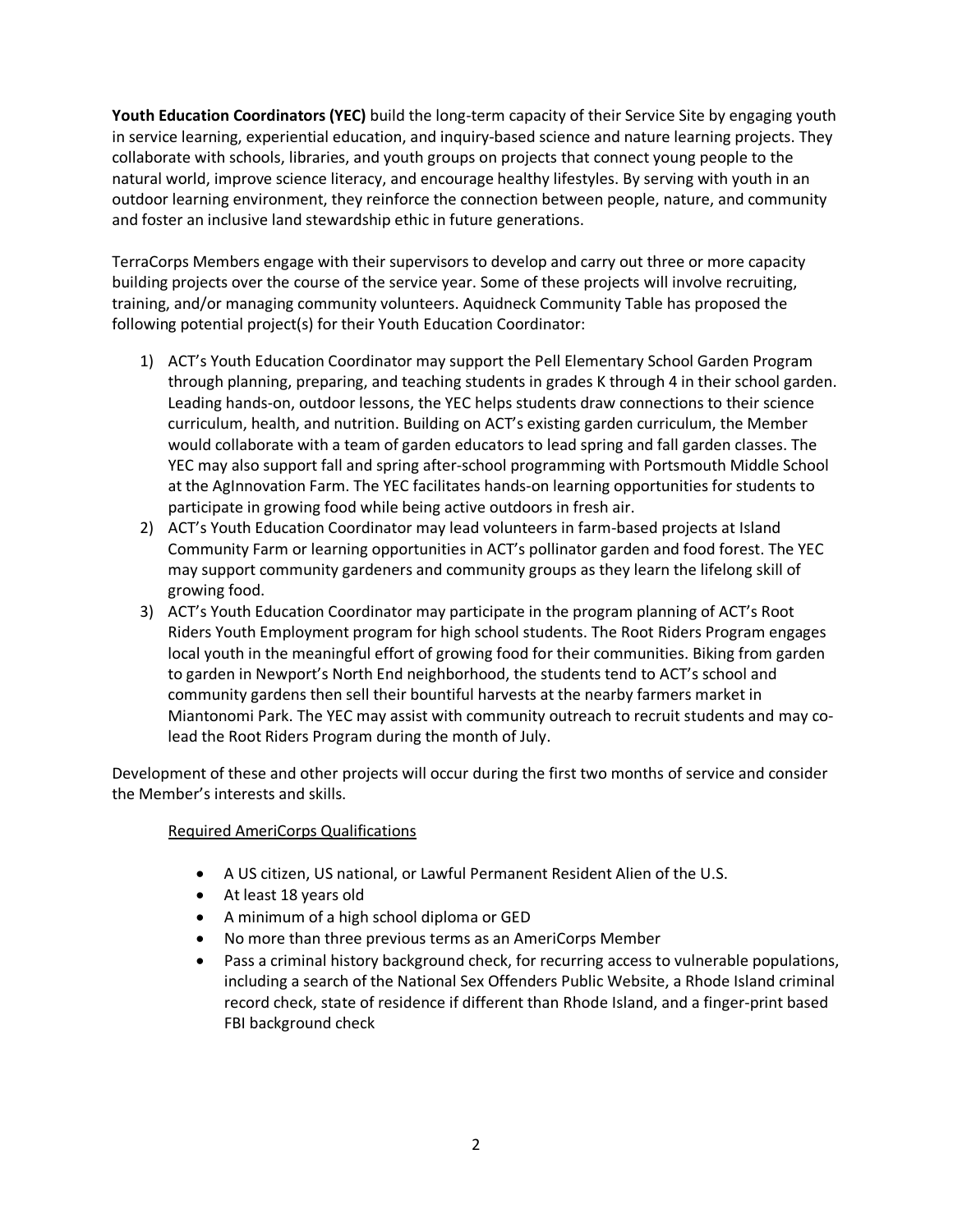## Desired Qualifications

- Strong writing and verbal communication skills
- Able to serve both independently and as a member of a team
- Comfort navigating computer software programs
- Training and experience pertinent to the Youth Education Coordinator position and projects listed above
- Experience training and educating community members and volunteers
- Experience growing food organically
- Experience with experiential education, outdoor classroom management, and inquirybased teaching
- Spanish-speaking skills preferred

For questions about Aquidneck Community Table's service positions, contact Mary-Kate Kane, Program & Administrative Manager at mkane@aquidneckcommunitytable.org

### **AmeriCorps Member Eligibility Requirements**

All Members are expected to serve full-time, commit to serve for the entire 11-month term, and complete at least 1,700 hours of service, including time spent in trainings and several service days with the full TerraCorps cohort. Weekly service averages 38 hours and commonly includes some night and/or weekend activities.

AmeriCorps programs provide equal opportunities. TerraCorps will recruit and select persons in all positions to ensure a diverse and inclusive climate without regard to race, religion, sex, sexual orientation, age, veteran status, color, political affiliation, creed, national origin, marital status, or any other status as protected by federal, state, and local laws. We encourage applications from individuals with disabilities and will provide reasonable accommodations for interviews and service upon request.

# **Member Compensation and Benefits**

- TerraCorps Members will receive a living allowance of up to \$18,500 (pre-tax) over the 11 month term of service, which is \$740 (pre-tax) per 25 biweekly pay periods.
- TerraCorps assists Members in obtaining health insurance coverage. Reimbursement of costs may be available.
- Childcare assistance may be provided in cases of financial need.
- Upon successful completion of a term of service, AmeriCorps Members receive a taxable \$6,495 education award that can be used for future education or to pay off existing school loans. See <http://www.americorps.gov/members-volunteers/segal-americorps-education-award> for info and restrictions.
- TerraCorps Members are eligible for forbearance of most federally-guaranteed student loans, as well as payment of interest accrued during service.
- TerraCorps Members will receive mentorship, training, and career development opportunities while serving directly with community-based nonprofits.
- TerraCorps Members experience the personal rewards of national service and community engagement.